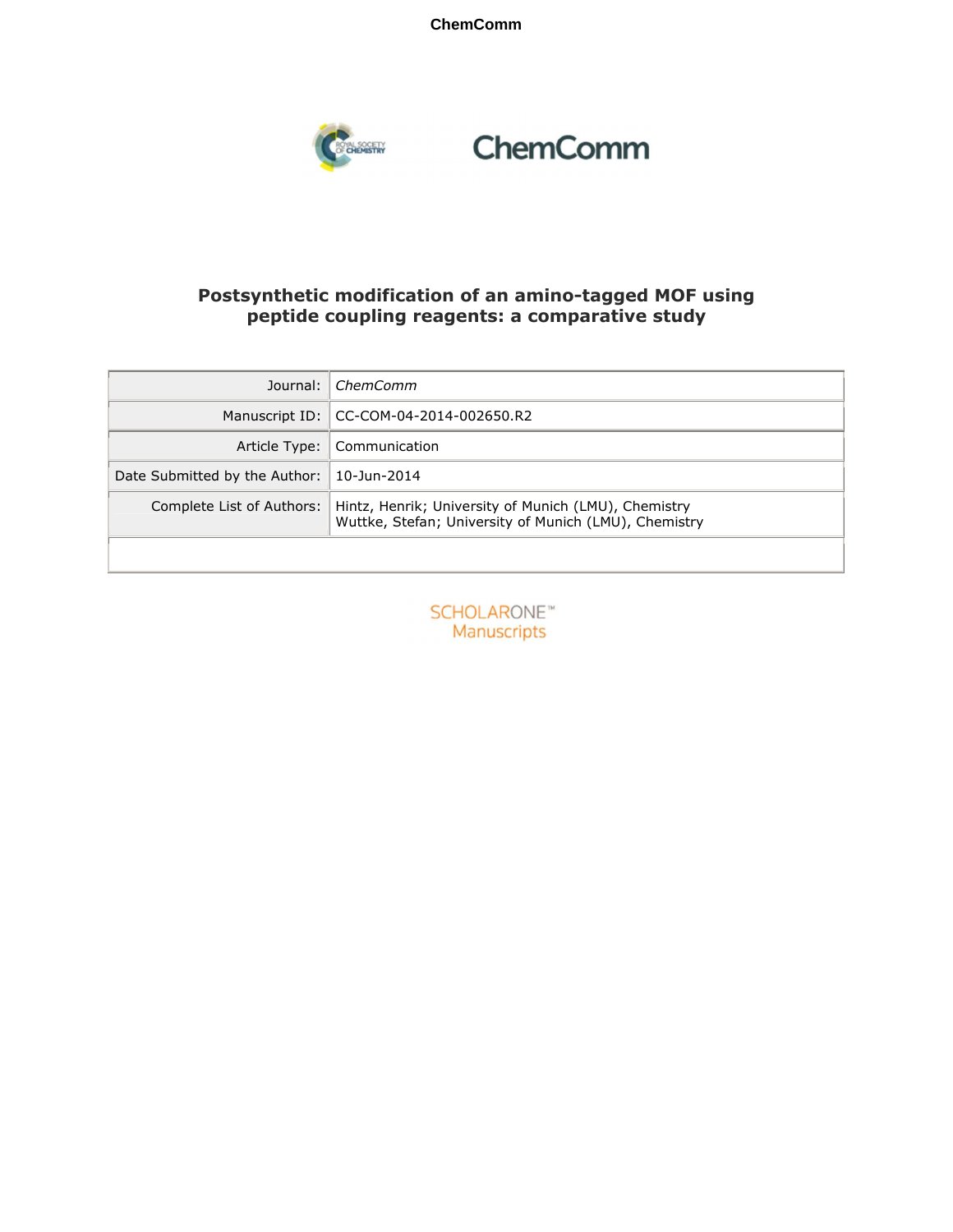## Journal Name RSCPublishing

### **COMMUNICATION**

### **Postsynthetic modification of an amino-tagged MOF using peptide coupling reagents: a comparative study†**

**Cite this: DOI: 10.1039/x0xx00000x** 

Henrik Hintz and Stefan Wuttke\*

Received 00th January 2012, Accepted 00th January 2012

DOI: 10.1039/x0xx00000x

**www.rsc.org/**

**The suitability of four peptide coupling reagents for postsynthetic modification (PSM) of amino-tagged metalorganic frameworks (MOFs) with carboxylic acids was investigated. Mild reaction conditions at room temperature allow effective covalent attachment of drugs and biomolecules inside the pores of MOFs with moderate chemical stability.**

MOFs are crystalline hybrid materials synthesized *via* selfassembly. They consist of inorganic connectors (metal ions or clusters) and linkers (organic ligands) bound together by covalent and ionic interactions.<sup>1</sup> Because of their unique properties - high Brunauer-Emmett Teller (BET) surface area (up to 7000 m<sup>2</sup>/g) and tunable porosity - MOFs are promising candidates for many applications such as gas storage, gas separation, catalysis, chemical sensing and drug delivery.<sup>2</sup>  $2$  For the synthesis of MOFs for these applications efficient and flexible pathways for chemical functionalization are in great demand.

One approach for incorporation of chemical function into a MOF structure is carried out by pre-modification of the linker before MOF synthesis. However, this pathway is not suitable for incorporation of linker with large and sophisticated functionalities into the MOF structure because of their mutual interference during the MOF formation.<sup>3</sup> Moreover, it is not possible to use thermally labile, metal coordinating or solubility lowering functions tagged at the MOF linker.<sup>4</sup> Therefore, this procedure is often restricted to small functions like amino, hydroxyl or halocarbons.

A procedure which overcomes the limitations for chemical functionalization described above is postsynthetic modification (PSM). In this approach the organic linker is covalently modified after the MOF has been already formed.<sup>5</sup> MOFs with amino-functionalized linker have been used more extensively for PSM than other reactive groups because of their successful incorporation in various structures.<sup>4</sup> Acid anhydrides are predominantly used for PSM of these MOFs because of the resistance of often used MOF structures like IRMOF-3

(isoreticular MOF-3,  $Zn_4O(bdc-NH_2)_3$  where bdc-NH<sub>2</sub> stands for 2-aminobenzene-1,4-dicarboxylate)<sup>6</sup> towards PSM reaction conditions and by-products.<sup>7</sup> Indeed, anhydrides are much larger molecules compared to their carboxylic acid analogue which leads to a strong decrease in PSM yield with increasing anhydride chain length for microporous MOF structures.<sup>8</sup> One way to reduce reactant size is the application of acid chlorides,<sup>9</sup> but in the majority of cases the MOF scaffold would decompose during PSM because of the hydrochloric acid byproduct. On the other hand, carboxylic acids react only under strong reaction conditions with amino functions at temperatures above  $160 \text{ °C}$ .<sup>10</sup> Furthermore, in order to have enough space for the incorporation of sophisticated large molecules mesoporous structures have to be employed. However, these structures have lower stability compared to microporous MOFs and hence soft PSM approaches are needed. This is even more important for the covalent incorporation of biological molecules or other sensitive compounds.



**Fig. 1** Schematic representation of amino-MOF PSM with activated carboxylic acids generated by peptide coupling reagents.

In the last century peptide coupling reagents were developed for the unification of carboxylic acid and amino function of amino acids under mild conditions. These reagents generate with the carboxylic acid function an activated compound (acid halide, mixed anhydride or an active ester) which subsequently reacts with the amino function to an amide (Fig. 1).<sup>11</sup> In 2009 the mild reaction conditions of peptide coupling reagents were employed for the first time in MOF chemistry for PSM of MIL-101(Fe)-NH<sub>2</sub> (Materials from Institute Lavoisier structure number 101 with the empirical formula  $Fe<sub>3</sub>OCl(H<sub>2</sub>O)<sub>2</sub>(bdc-NH<sub>2</sub>)<sub>3</sub>$  with the prodrug ethoxysuccinato-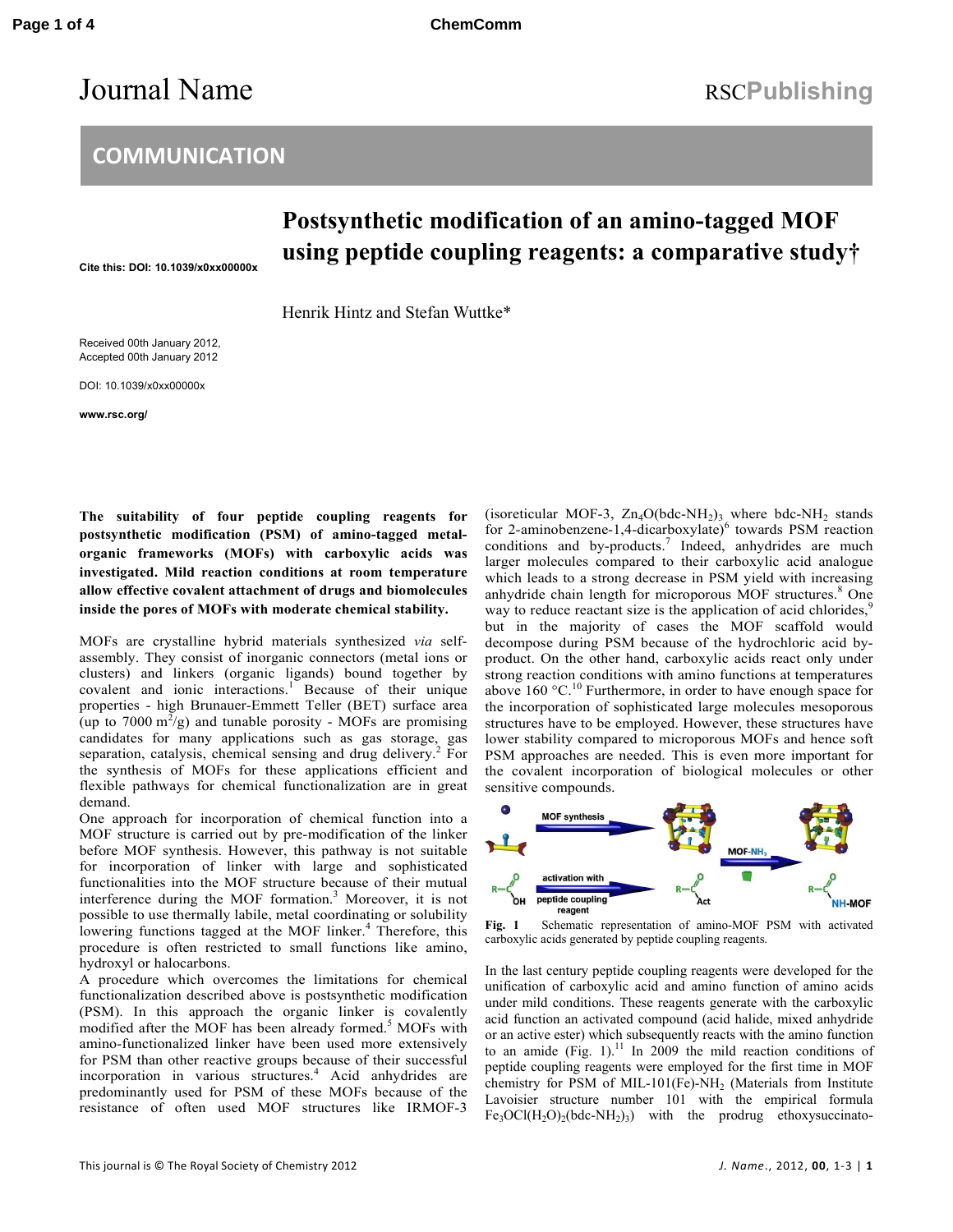cisplatin using  $1,1'$ -carbonyldiimidazole (CDI).<sup>12</sup> In 2010 *N,N'*dicyclohexylcarbodiimide (DCC) was used to activate the carboxylate outer surface of IRMOF-3 for the subsequent conjugation of green fluorescent protein without loss of structural integrity.<sup>13</sup> One year later MIL-68(In)-NH<sub>2</sub> (with the empirical formula  $In(OH)(bdc-NH_2)^{14}$  was postfunctionalized with fluorenylmethyloxycarbonyl (Fmoc) protected proline and alanine using bromotripyrrolidinophosphonium hexafluorophosphate (PyBroP® ) with 4-(dimethylamino)pyridine (DMAP) as base additive.<sup>15</sup> PSM yields were about 10 % in both cases.<sup>1</sup>

These examples proof the general adaptability of peptide coupling reagents for MOF PSM. However, reaction conditions and coupling educts differ for every publication. The lack on comparative studies about effectivity of different coupling reagents in PSM leads to the question which coupling reagent to use in order to postfunctionalize an amino-tagged MOF efficiently. Therefore, in this communication four reactive and structurally diverse peptide coupling reagents were employed for a comparative study about synthesis efficiency in PSM of MOFs: **1)** *N*,*N*´-Diisopropylcarbodiimide (DIC) belongs like DCC to the group of carbodiimides. In contrast to DCC the urea sideproduct of DIC coupling is much better soluble *e.g.* in dichloromethane<sup>16</sup> which could facilitate purification of the MOF structure after PSM. **2)** CDI was published as a reagent for peptide coupling in 1958.<sup>17</sup> As described above it was already used for PSM coupling in 1756. As described above a new means  $\frac{1}{2}$  and  $\frac{1}{2}$  and  $\frac{1}{2}$  and  $\frac{1}{2}$  and  $\frac{1}{2}$  and  $\frac{1}{2}$  and  $\frac{1}{2}$  and  $\frac{1}{2}$  and  $\frac{1}{2}$  and  $\frac{1}{2}$  and  $\frac{1}{2}$  and  $\frac{1}{2}$  and  $\frac{$ developed to generate acid halides in a much milder way compared to classic reagents for production of acid halides like thionyl chloride. One member of this group with high coupling efficiency is PyBroP<sup>®</sup>, published in 1990.<sup>18</sup> **4**) A prominent group of peptide coupling reagents are aminium/uronium type compounds. An effective member of this group used for peptide coupling is *N*,*N*,*N'*,*N'*-tetramethyl-*O-*(1*H*-benzotriazol-1-yl)uronium

hexafluorophosphate (HBTU), first mentioned in literature for this purpose in 1978.<sup>19</sup> After comparing these peptide coupling reagents, we will demonstrate the coupling efficiency for drugs and a small biomolecule.

The comparative study for efficiency of the four peptide coupling reagents was carried out with MIL-101(Al)-NH<sub>2</sub> (with the empirical formula  $\text{Al}_3\text{OCl}(H_2\text{O})_2(\text{bdc-NH}_2)_3$ .<sup>20</sup> This structure has large pentagonal (12 Å diameter) and hexagonal windows (16 Å diameter) whereby the activated carboxylic acids get access to the interior of the structure.<sup>20</sup> Furthermore, the MOF lattice has moderate chemical stability which allows to evaluate the mildness of the coupling reactions. Acetic acid was chosen as carboxylic acid for the study because of its small size minimizing steric hindrance effects. Structures of the activated acids are displayed in Table S2 in ESI†, their projection diameter are compared to the MIL-101(Al)-NH<sub>2</sub> window sizes in Fig. S1-S3 in ESI†.

Suitable synthesis conditions for PSM with peptide coupling reagents were evaluated employing PyBroP®. First tentative experiments revealed instability of MIL-101(Al)- $NH<sub>2</sub>$  towards DMAP which is a commonly used base for peptide coupling. Therefore, *N*,*N*-diisopropylethylamine (Hünig´s base) was employed for deprotonation of acetic acid. To determine suitable parameter for reaction time and base amount MIL-101(Al)- $NH<sub>2</sub>$  was postfunctionalized with acetic acid employing PyBroP ® as well as different amounts of Hünig's base in dichloromethane up to 48 h. PSM yields were measured from <sup>1</sup>H-NMR spectra after sample digestion (Fig. S4 in ESI†). X-ray diffraction (XRD) measurements reveal high crystallinity for all samples (Fig. S5 in ESI†). Highest yields were obtained for 6 eq. Hünig's base (referred to 1 eq. amino functions in the MOF structure) and 2 d reaction time.

Acetic acid PSM procedures for MIL-101(Al)-NH<sub>2</sub> employing DIC, PyBroP® , HBTU and CDI are presented in Scheme 1. MIL-101(Al)-

 $NH<sub>2</sub>$  (1 eq.) was postfunctionalized with 5.2 eq. DIC. For coupling with PyBroP® , HBTU and CDI only 3 eq. coupling reagent was used. The very low increase in PSM yield for these three coupling reagents when switching to 5 eq. (few percent points) does not justify the increase in costs for coupling reagent and acid. Peptide coupling reactions were carried out each at following five synthesis conditions: *N*,*N*-dimethylformamide (DMF) at room temperature for 2 d and at 50 °C for 7 h, dichloromethane at room temperature for 2 d and reflux for 7 h, and in chloroform at reflux for 7 h. All reactions were repeated once again.



**Scheme 1** PSM reaction conditions for MIL-101(Al)-NH<sub>2</sub> with acetic acid employing peptide coupling reagents. AcOH stands for acetic acid and DIPEA for Hünig´s base.

In Fig. 2 PSM yields of MIL-101(Al)-NH<sub>2</sub> samples postfunctionalized with acetic acid employing PyBroP®, HBTU, CDI and DIC are displayed. These yields were determined from  ${}^{1}H-$ NMR spectra after sample digestion in  $CsF/D<sub>2</sub>O/DMSO-d<sub>6</sub>$ . For all reagents PSM yields of reactions carried out in dichloromethane or chloroform were superior to those obtained by PSM in DMF which might be because of solvation effects. Best results were obtained for DIC in dichloromethane at room temperature (51 % yield) followed by PyBroP® and HBTU with around 30 % yield for reaction in chloroform at reflux. Moderate yields were obtained for CDI reactions (less than 15 % yield).



peptide coupling reagents. The error bars express the mean deviation of two independent synthesis with different MOF batches.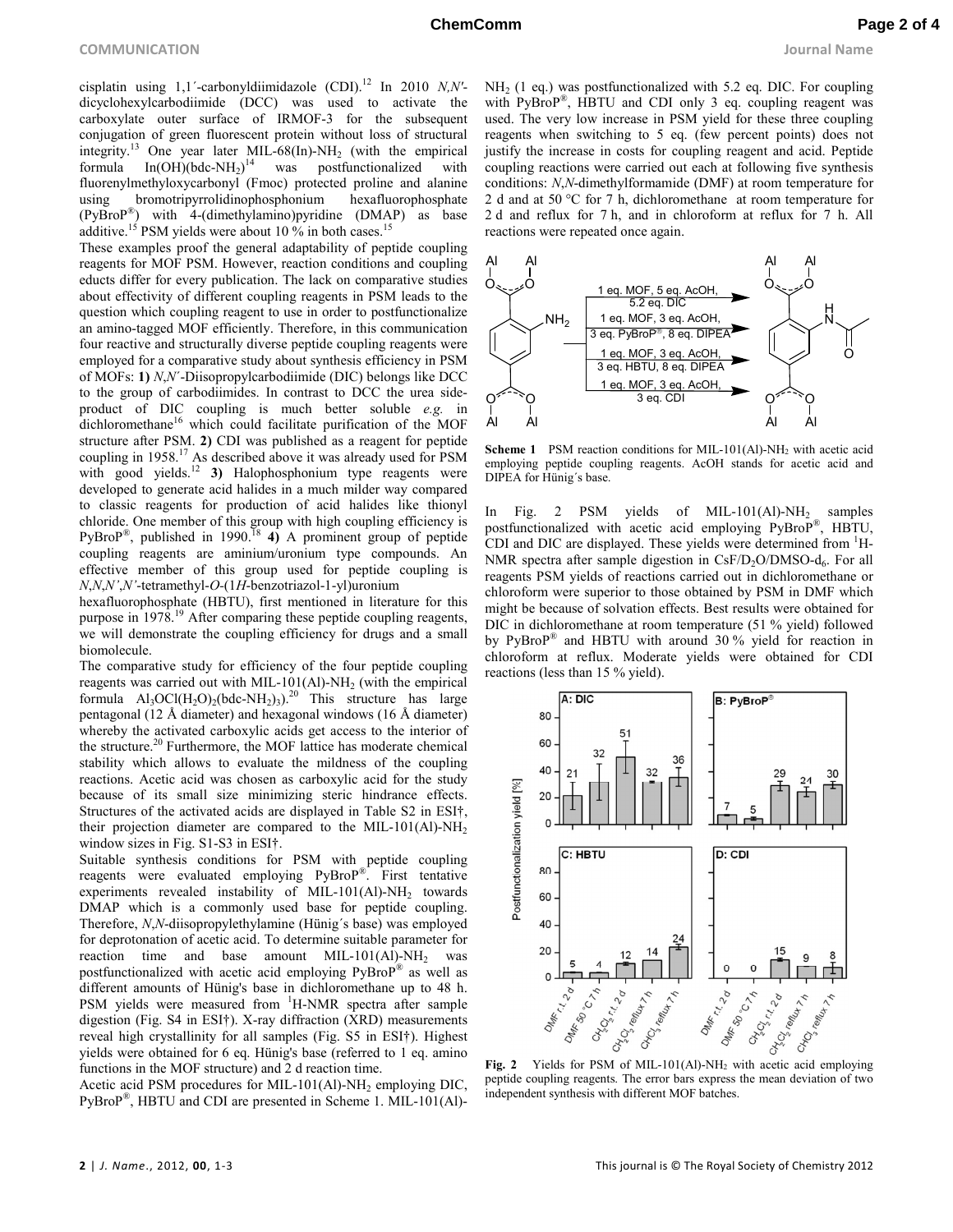For all samples XRD patterns with nearly unchanged crystallinity were obtained (Fig. S6 and S7 in ESI†). Therefore, all coupling reagents are suitable for PSM of MIL-101(Al)-NH<sub>2</sub>. The XRD patterns of the blank samples incubated without coupling reagent reveal strong damages of the MOF lattice because of the free acid (Fig. S8 in ESI†). Thus, reaction of the carboxylic acid with the coupling reagent before MOF addition prevented the material from acid induced degradation.

After finding efficient synthesis conditions for PSM with the peptide coupling reagent DIC, its performance was further evaluated for coupling of larger molecules from life science and pharmacy. The activated acids of the *tert*-butoxycarbonyl protected amino acid glycine (Boc-Gly-OH) and the analgestic acetylsalicylic acid (also known as the registered trade name Aspirin) easily fit through the hexagonal windows of MIL-101(Al)-NH<sub>2</sub> (Fig. S1 in ESI†). The activated acid of the larger chemotherapy drug chlorambucil only fits with its short side through the pore openings of MIL-101(Al)-  $NH<sub>2</sub>$  (Fig. S1 in ESI†). PSM procedures of these three acids are shown in Scheme 2. Each experiment from Scheme 2 was repeated twice. After synthesis the crude products were purified by Soxhlet extraction for 8 h with ethanol.



**Scheme 2** PSM reaction conditions for 1 eq. MIL-101(Al)-NH<sub>2</sub> in dichloromethane at r.t. for 2 d: (i) 5 eq. Boc-Gly-OH, 5.1 eq. DIC, (ii) 5 eq. acetylsalicylic acid, 5.1 eq. DIC, (iii) 2 eq. chlorambucil, 2.1 eq. DIC.

Apart from a small ethanol residue MOF samples were successfully cleaned by Soxhlet extraction. No signals from coupling reagent DIC or side-products were observed in the NMR spectra (Fig. S9-S10 in ESI†). For PSM with Boc-Gly-OH a yield of  $(41.1 \pm 0.8)$  % was measured by NMR which indicates high suitability of DIC for amino acid coupling. PSM yield for acetylsalicylic acid was  $(6.4 \pm 0.2)$ % which might be referred to a lower reactivity of the aromatic acid with DIC compared to Boc-Gly-OH. However, this yield signifies a statistical distribution of about one modified amino function per MOF cage (derivation can be found in ESI†). PSM yield for coupling with chlorambucil was  $(2.0 \pm 0.2)$  % which is more than twice the amount expected of only the external surface of this MOF would have been postfunctionalized (derivation can be found in ESI†). Successful PSM was also proven by mass spectrometry (Fig. S11 in ESI†). It is remarkable that the crystallinity of the MOF material is fully maintained throughout the inclusion process; the diffraction lines in the XRD patterns of the postfunctionalized samples are coincident with those of the starting material (Fig. S12) in ESI†). Only a decrease in the Bragg intensities of PSM with acetylsalicylic acid and chlorambucil can be found which might be because of the covalent attachment of the large molecules to the crystalline framework and thus affects its electron density. Nitrogen sorption results (Fig. S13-S14 and Table S3 in ESI†) show that permanent porosity is retained for all PSM samples. For MOF samples postfunctionalized with Boc-Gly-OH (88  $\pm$  12) % of the BET surface (compared to the surface of the unfunctionalized material) was preserved. Due to the fact that a decrease of about 50 % surface area during PSM is typical for MOFs which undergo  $PSM<sup>2</sup>$  (even by attachment of very small molecules) this result underlines the high potential of PSM with peptide coupling reagents. For the larger molecules acetylsalicylic acid and chlorambucil values of  $(40 \pm 12)$  % and  $(54 \pm 20)$  % were calculated.

In conclusion, we presented the first comparative study about the efficiency of peptide coupling reagents for PSM of MOFs in this work. Acetic acid was coupled with amino functionalized MIL-101(Al)-NH<sup>2</sup> employing DIC, CDI, HBTU or PyBroP® . Best PSM yields were achieved with DIC, a peptide coupling reagent which is applied for the first time for PSM with MOFs. Purification by Soxhlet extraction led to highly pure material without coupling reagent or by-product impurity. Furthermore, this coupling reagent was used for the covalent attachment of drugs and biomolecules. The results reveal the advantages of using mild reaction conditions at room temperature: retaining the crystallinity and porosity of the MOF and covalent postmodification of thermally and/or chemically sensitive molecules is possible. Thus, covalent attachment of molecules with a peptide coupling reagent is a very convenient way for PSM of amino-tagged MOFs.

#### **Notes and references**

*Department of Chemistry and Center for NanoScience (CeNS), University of Munich (LMU), Butenandtstraße 11 (E), 81377 München, Germany. E-mail: stefan.wuttke@cup.uni-muenchen.de* 

† Electronic Supplementary Information (ESI) available: [details of any supplementary information available should be included here]. See DOI: 10.1039/c000000x/

- 1 S. Kitagawa, R. Kitaura and S.-i. Noro, *Angew. Chem. Int. Ed.,* 2004, **43**, 2334.
- 2 O. K. Farha, I. Eryazici, N. C. Jeong, B. G. Hauser, C. E. Wilmer, A. A. Sarjeant, R. Q. Snurr, S. T. Nguyen, A. Ö. Yazaydın and J. T. Hupp, *J. Am. Chem. Soc.,* 2012, **134**, 15016; G. Férey, *Chem. Soc. Rev.,* 2008, **37**, 191; A. Corma, H. García and F. X. Llabrés i Xamena, Chem. Rev., 2010, **110**, 4606; P. Horcajada, T. Chalati, C. Serre, B. Gillet, C. Sebrie, T. Baati, J. F. Eubank, D. Heurtaux, P. Clayette, C. Kreuz, J.-S. Chang, Y. K. Hwang, V. Marsaud, P.-N. Bories, L. Cynober, S. Gil, G. Férey, P. Couvreur and R. Gref, *Nat. Mater.,* 2009, **9**, 172; L. E. Kreno, K. Leong, O. K. Farha, M. Allendorf, R. P. van Duyne and J. T. Hupp, *Chem. Rev.,* 2012, **112**, 1105.
- 3 Z. Wang and S. M. Cohen, *Chem. Soc. Rev.,* 2009, **38**, 1315.
- 4 S. M. Cohen, *Chem. Rev.,* 2012, **112**, 970.
- 5 S. M. Cohen, *Chem. Sci.,* 2010, **1**, 32.
- 6 M. Eddaoudi, J. Kim, N. Rosi, D. Vodak, J. Wachter, M. O'Keeffe and O. M. Yaghi, *Science,* 2002, **295**, 469.
- 7 S. J. Garibay, Z. Wang, K. K. Tanabe, S. M. Cohen, *Inorg. Chem.,* 2009, **48**, 7341.
- 8 K. K. Tanabe, Z. Wang and S. M. Cohen, *J. Am. Chem. Soc.,* 2008, **130**, 8508.
- 9 A. Modrow, D. Zargarani, R. Herges and N. Stock, *Dalton Trans.,* 2012, **41**, 8690.